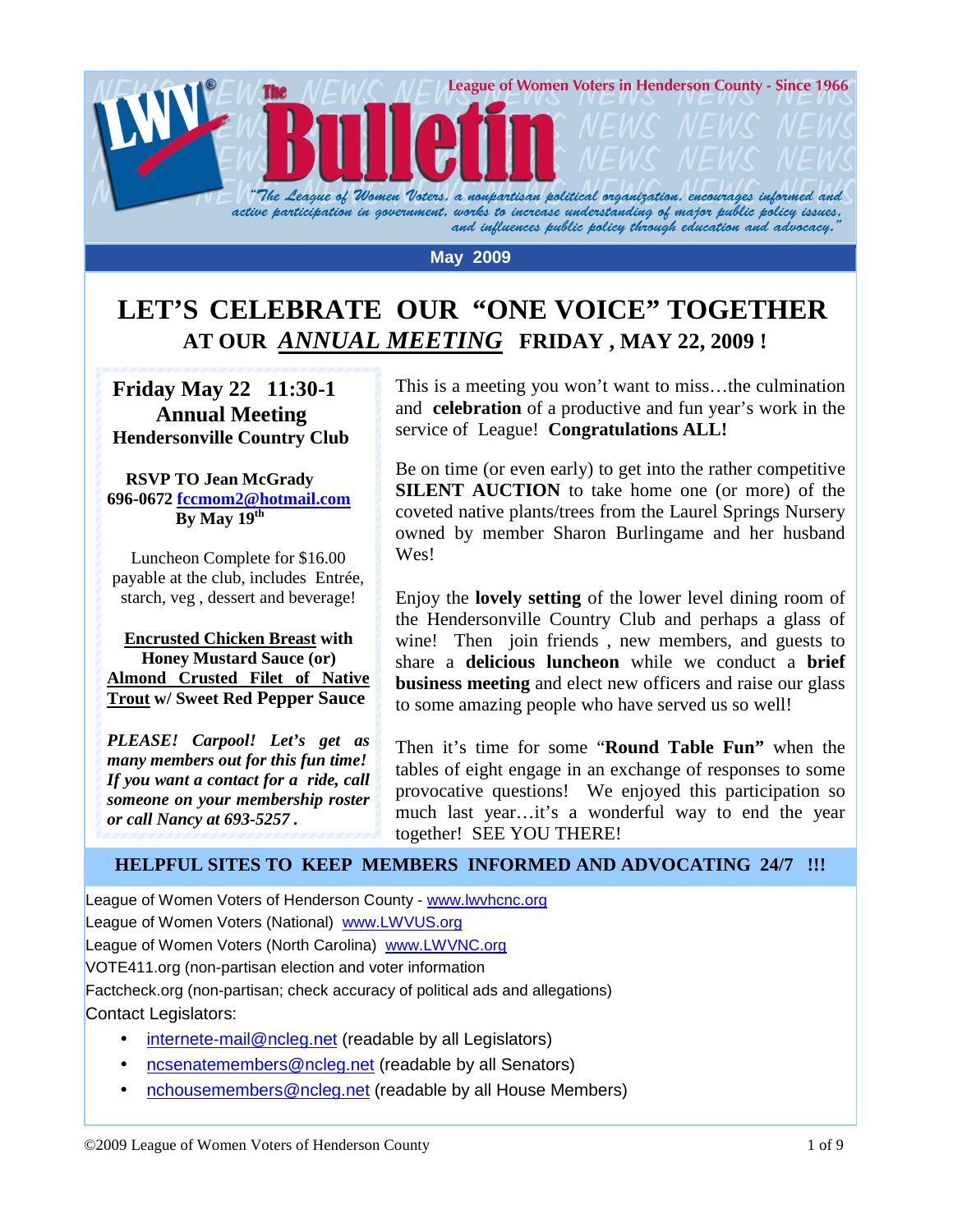# **PLEASE GO TO OUR OWN WEBSITE TO OBTAIN THE BULB PHOTOS AND ORDER FORM GREAT NEWS! THE ORDER DEADLINE FOR FALL FUNDRAISING BULBS HAS BEEN EXTENDED TO JUNE 25 ! SO KEEP ON BUYING…KEEP ON SELLING ! FORMS AVAILABLE … AT THE ANNUAL MEETING TOO !** THIS IS LEAGUE'S BIG ANNUAL FUNDRAISING EVENT **FALL BULB SALES TIME!!!** HELP US REACH OUR GOAL OF \$1,500 IN SALES IF WE MEET OUR GOAL, WE CAN KEEP OUR MEMBERSHIP DUES LOW Order forms and information will Orders of \$30.00 or more will be available at LWVHC APRIL receive **MEETING** 5 free Minnow Rock Narcissi or contact if sent by May 15th Gwen Hill at 696-6677 or email

If you are running out of space in your vard, these bulbs make an excellent gift for birthdays, Christmas and special occasions. Don't forget to check with your neighbors and friends. All bulbs quaranteed to bloom in first blooming season.

Plant in the fall (many can be planted from early fall to late winter). This year, indoor bulbs available and new special collections. Give a potted bulb as a gift.

#### **Fall Flower Planting Tips:**

**General Planting:** Tulips: 4-6" deep. 4-6" apart Hyacinths: 6" deep, 6" apart Daffodils: 6" deep, 6" apart Small Bulbs (crocus, muscari, etc.): 4" deep, 4" apart

- 1. It's a good idea to use a phosphorus fertilizer at the time of planting (examples: bone meal, super phosphate) They are very common and easily found at garden centers and home stores with garden departments. Spreading an all purpose fertilizer on top of the soil in February before any foliage starts to grow will also help for a strong start to blooming.
- 2. Flowers will have a nice effect if planted in groups or odd numbers.
- 3. If you want all season color, try planting groups of bulbs with different blooming times (early, mid, and late spring). Height differences will also add striking contrast.
- 4. Plant in areas of sun to part shade.
- 5. Bearded Iris: Plant so that the crown (top of the rhizome) is just below the soil surface, or right at surface level. Plant about 12-18 inches apart; they will spread in years to follow. They like sunny locations but will also do well in areas of partial shade. Fertilize once when planting and once more in the spring.
- 6. Amaryllis: Soak roots in water overnight before planting. (This will help soften the roots making it less likely to break them off when planting.) Plant carefully, trying not to break off the roots. Leave the top few inches of the bulb exposed out of the soil. Keep moderately moist, but do not drown in water. It is always a good idea to have pots with drainage holes in the bottom.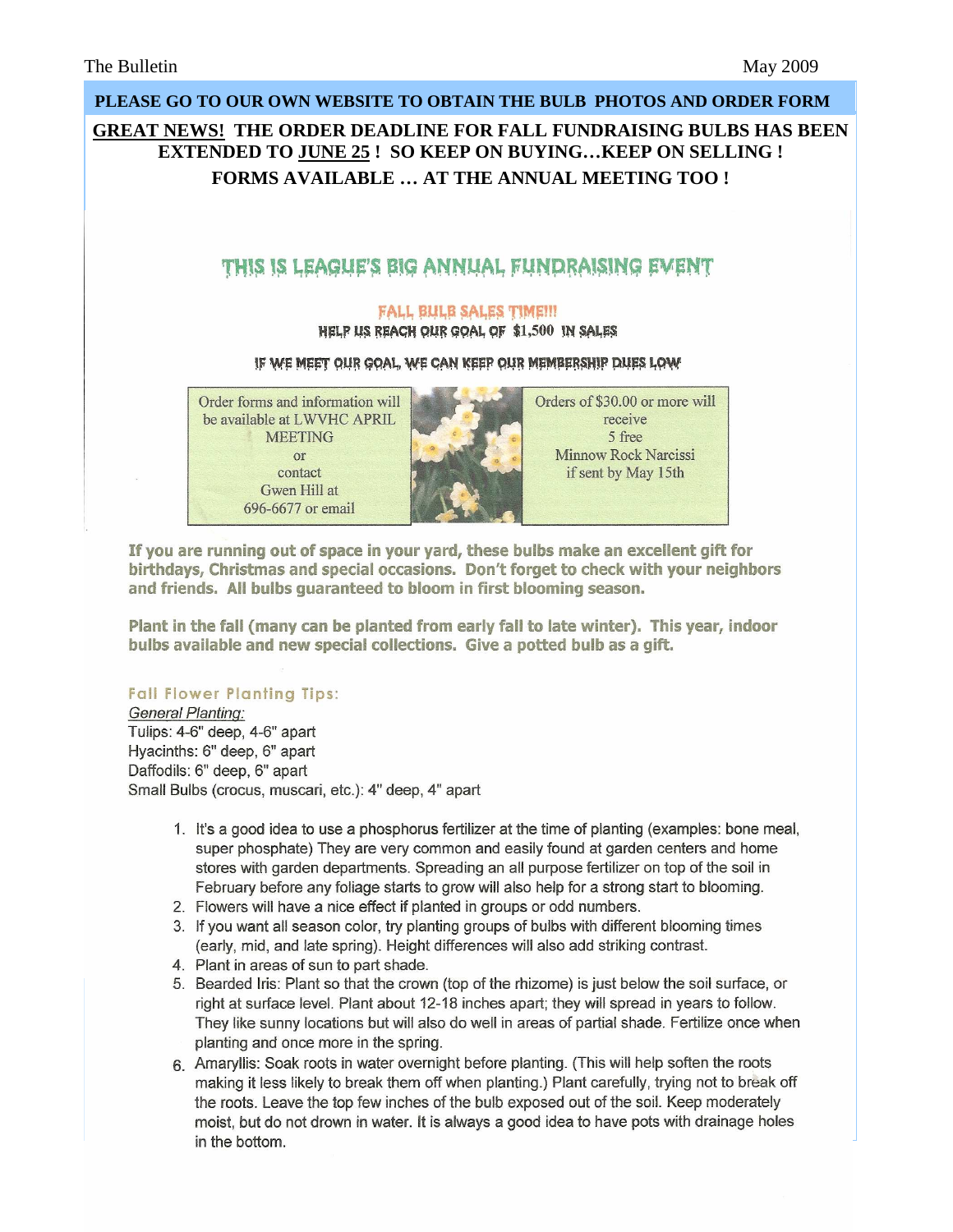### **SOME THOUGHTS TO SHARE...** Nancy Glowacki, President

 Do we really comprehend what a gift League is to each of us? This is a gift of such clear intention, remarkable consistency, an irresistible invitation to be responsible in the workings of our chosen democratic way of government, as well as an unswerving path in which to grow personally. As Marion Wright Edelman said, "service is the rent we pay for living…it's not something we do in our spare time". That can, at first glance, come across as a pretty scary thought, but when you think about it, she just meant that it needs to be an integrated part of our lives... built into our schedule, into our thinking, into our actions, part of our entire being-ness, not something we do when everything else is done first.

 In our League, with its 43 years of service to this county, women and men have never ceased to serve to advance, improve, instigate, create, cooperate, partner, and more…in order to make a difference here. That phrase may sound trite, but it is so true, that each of us wants to make a difference. And when you understand the League undertakings and results, one sees an impact of significance that can only be made by a collective effort.

 One of the treasured parts of my job as President is to welcome new people into this amazing environment of nonpartisan activism. I am inspired by the variety of talent and skills each brings ! And I am sensitive to their need to "grow in League" with small steps gradually increasing their knowledge and responsibility. In our individual "League lifelines", (the number of years we belong) one can expect to change "tasks" many times as we develop and change. And it is natural that the intensity of our work can rise and fall . This is the way of any organization and our career paths as well. I believe all gifts to the League are equal, i.e. whatever you have to share at any given time has intrinsic value to the big picture. To help yourself and /or each person make a contribution in a way that is a "fit", every one of us keeps an eye and ear open to our own heart and to each member in order to nurture success and to keep our potential leadership treasure chest full!

 For example, Kathleen Lees wants to pass the baton to someone new who will coordinate the Observer Corps…**is that person you?** Mary Ann Engel wants to leave the job of sending packets to new members and maintaining nametags to someone who cares about how we welcome and retain members…**is that person you?** In past years, our League has had volunteers whose passion was to cooperate with others to fight for our local Natural Resource preservation…they did their work with the Land Development Code and the Soil and Erosion Ordinance…now a coordinator is needed for this committee to make sure League is represented on all our local environmental agencies….**is that person you?**

Remember the gift of League to you...and know yourself as a gift to League. To get started, start! To find a new task to challenge you, choose! What you'll receive in return is immeasurable….and what League will receive will be immeasurable. A WIN-WIN FOR ALL ….and a happy prosperous organization. Thank you for being part of this process of ebb and flow, come and go, think and do, love and serve.!

# **IT'S IN OUR HANDS….PARTNERING FOR THE 2010 CENSUS**

 In March, as President of our League, I attended a meeting to have our League become a helping planner and a Census Partner with as many organizations and entities that could be mustered for the 2010 Census undertaking. We brainstormed on ideas that would engage everyone possible for this most important event. And I signed a proclamation saying that we members of League would help work toward an accurate count by supporting the goals and ideals, by encouraging people in League to participate in events and initiatives that will raise overall awarenss , by support census takers, by creating and seeking opportunities to collaborate with others in this cause. AN ACCURATE COUNT IS VITAL to *receiving allocations of funds* for local growth and needs, by determining how many seats we will have in U.S. House of Representatives, as well as the *redistricting of State legislatures, county and city councils, and voting districts, and by creating jobs that stimulate economic growth and increase employment opportunities in our community.* All information gathered is confidential by law. Let's help in every way we can!

# **League of Women Voters Room in Heritage Museum – Paid in full! Marian Lowry and Lee Luebbe**

 The two-year effort to raise \$50,000 ended in March. Marian Lowry and Lee Luebbe co-chaired the project – to honor both current and previous League members. Of equal importance , the project will eventually capture the historical significance of League's contributions made to Henderson County when an exhibit devoted to women will eventually be featured in the Museum.

 We met with Jennie Giles, Program Director at the Heritage Museum, and Spence Campbell, Chair of the Board of Directors, to finalize the list of donors and verify accuracy of the spelling of donors already listed prior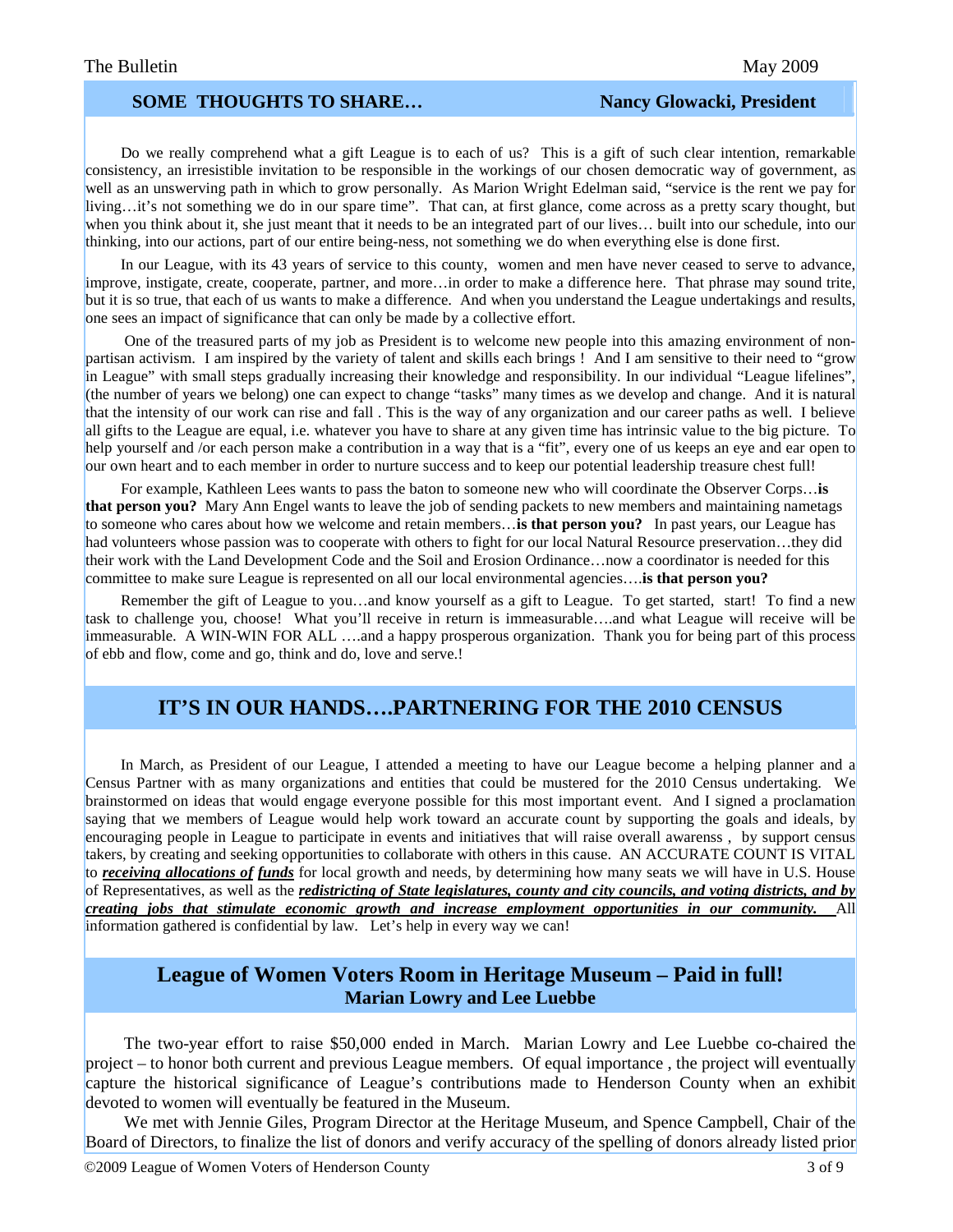# The Bulletin May 2009

to the Grand Opening in April, 2008. Final exhibit will not be displayed until much later. So,if you don't see the framed listing in the League Room – be patient! The exhibit will be forthcoming!

We thank all who contributed to reach the goal of \$50,000 – a total of 58 donors. When you walk into the Heritage Museum and especially the Gift Shop, you can be proud of League's history in Henderson County and especially proud of your support to make visible a lasting legacy to the League of Women Voters of Henderson County.

#### **" OBSERVER CORPS IS LEAGUE'S CORNERSTONE TO ADVOCACY LOCALLY! " Kathleen Lees, Coordinator**

 The League's standard of study, education, and community engagement coupled with the organization's stellar record of non-partisanship and fairness provides the LWV with a unique opportunity to improve and strengthen communities.

- be an essential part of something larger
- strengthen communication and relationships between League and local government/agencies
- contribute to a higher visibility for League

 Serving as an observer is something anyone can do. While there are no qualifications per se, ideally observers are: -good listeners and able to summarize and "interpret" proceedings in a fair way:

 -interested in local government and/or issues discussed by the governmental body that they are observing: -able to serve as an "ambassador" for the organization (e.g. talking about the organization with other attendees at a meeting)

-discrete and courteous;

-not working a personal or partisan agenda while serving as a League observer.

**Call Kathleen Lees at 697-7881** to find out what League member observes any particular meeting in which you are interested and she will partner you up for a visit! **Go Along For The "Ride"! No Strings Attached !**

# **THE NPV – NATIONAL POPULAR VOTE CONSENSUS MEETING Natalie Zitnick, Democracy Speaks**

 On April 16, the League had a nice turnout of members to take part in the Consensus meeting. We are not at liberty to share our results until they have been processed by National and we now await their collation of all the various League's results. When the final position is reached and published, we will publish it in the Bulletin!

# **NATURAL RESOURCES LOCAL Jan Allen , Chair/Advocate**

 April was a very busy month, with many activities and events focused around Earth Day. About 325 people brought more than 24,000 pounds of computers, monitors, printers and scanners, totaling 1,300 pieces in all, to the second annual Earth Day Energy Expo, sponsored by ECO. In addition, over 200 people attended the Main Energy Expo event held on April 25 at Blue Ridge Community College.

 In related issues, Katie Breckheimer reports that the county promises to have a permanent drop-off site for both household hazardous waste and electronics within the next fiscal year, which starts in July. In the meantime, continue to store (not simply dispose of) any HHWs (hazardous household waste) and electronics (such as TVs) that you couldn't take on the 25th. Also, Adrienne Outcalt, Henderson County Sustainability Coordinator, has resigned and her position is being filled by Alexis Baker, who is currently with the planning department.

 April and October are the two months in which bio-monitoring of area streams takes place under the aegis of ECO. I helped with bio-monitoring at two sites on the upper Mills River and also with Adopt-A-Stream efforts along Mill Pond Creek.

 On March 28th the Sierra Club (local Four Seasons Committee) hosted a debate on clean coal and other energy issues. While not a League function, several League members attended including Carol Cleveland as moderator. Barbara Barnett, League's Natural Resources State and National Chair, is also the Four Seasons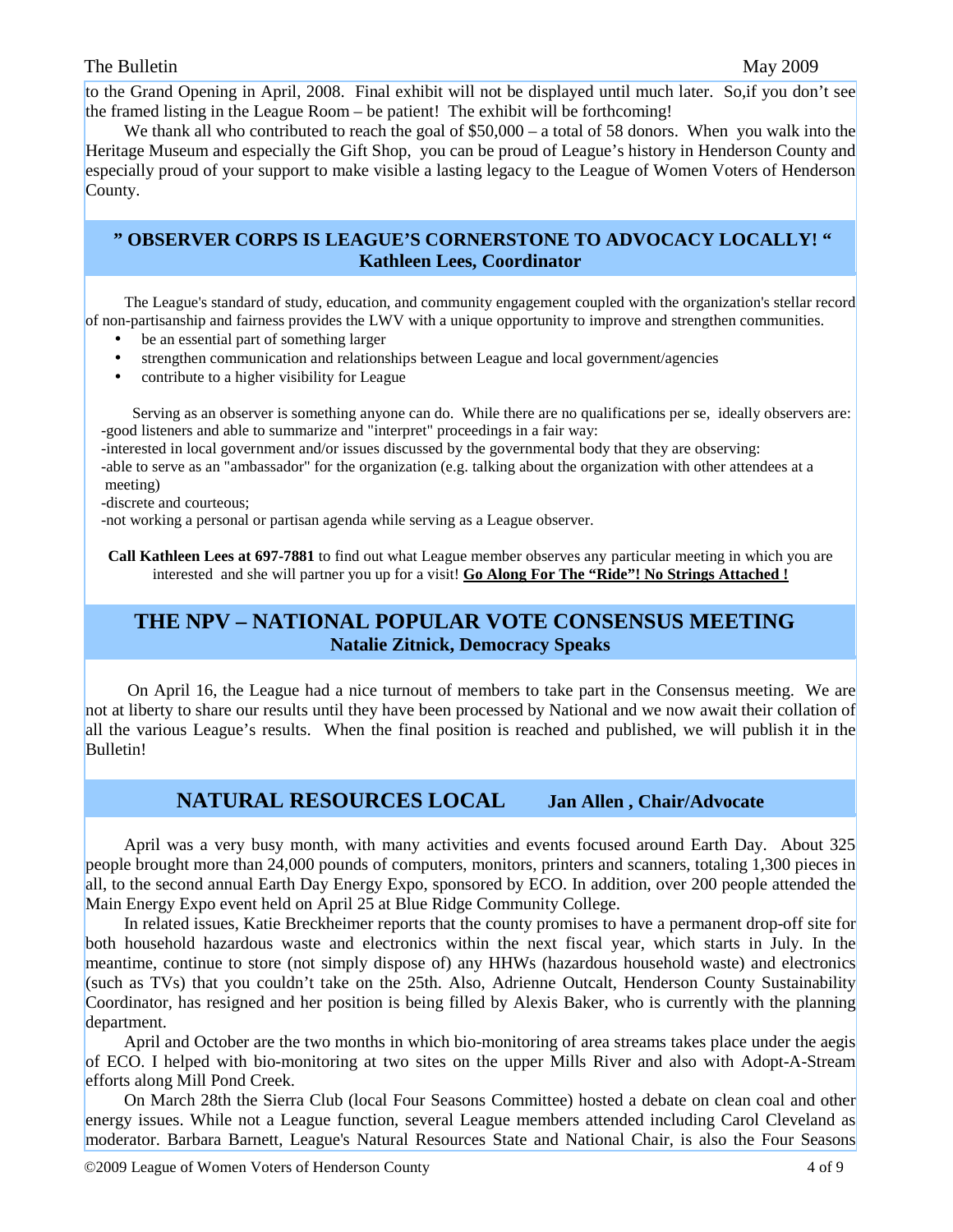Committee Chair.

 League was asked by David Weintraub, ECO's executive director, to write a letter to the County Commissioners advocating for support of the Etowah and Horse Shoe Communities Plan. Nancy Glowacki will read League's support letter, signed by her as President and by me as NRL chair, at the public hearing on Thursday, May 7.

 The Solid Waste Position has been rewritten in a new format . We think it represents the position more clearly and is more representative of the advocacy and results to date . We will adopt this format to rewrite all of our positions gradually. Thanks to Marian Lowry and Katie Breckheimer for their hard work to make this happen, and to Lee Luebbe and Nancy Glowacki for creating the newly designed format.

Finally, I am close to the end of my term as NRL chair. I've decided that being webmaster should be my primary focus, so I'll (of course!) stay on the team but not as chair. We need someone to step up and take over this position. It's not hard, doesn't require too much time, and Nancy provides a lot of help. Please contact Nancy Glowacki if you could chair (or co-chair or coordinate or convene…) the Natural Resources Local team.

# **MANY THANKS TO YOU, JAN, FOR FILLING THIS VERY IMPORTANT POSITION FOR THE PAST YEAR! YOUR WORK ON OUR LEAGUE WEBSITE HAS ALSO BEEN SUCH A GIFT TO US!**

### **GREETINGS FROM MEMBERSHIP Mary Ann Engel, Membership Chair**

 Ah, spring is wonderful and promising the welcome changes toward summer. We at the Membership Committee have some changes coming as well.

 First, we have a new member, so let's welcome her. Although **Carol Ward** has always been interested in League of Women Voters, this is her first time as a member. Carol and her husband love our mountains and used to come from Fayetteville for the apples. Nineteen years ago, they decided that Hendersonville would be the place to retire. They call 40 Indigo Way, Hendersonville 28739 home. Carol's background is in Mental Health as a Clinical Social Worker and she is interested in LWVHC's area of health care. She is also interested in observing the Board of Commissioners through our Observers Corps. You can reach Carol at 696-3475 or at  $ixcmward@att.net$ . Carol, we're pleased to have you.

Next, as all good things come to an end, my term as Membership Chair ends on June 30<sup>th</sup>. Although we have no Membership Chair in place at this time – "hint, hint" all of you who might be interested in the position as coordinator – some of the committee members are taking on or expanding several of the tasks they currently do which have grown and nurtured our membership over the years. Celia Hinds-Engelman will be the Coordinator for prospective members and Dolores Gelly will be working with Celia sending out those prospective packets. Starting July  $1<sup>st</sup>$ , please send Celia (GypsyGal3@mchsi.com or 697-0209) any names of people you would like to receive information about LWVHC. It is most helpful if you include the name, full address, telephone number, and an e-address if available. An information packet will be sent to those prospectives, they will be called as a follow-up, and they will receive our bulletin for three months. Celia will also be overseeing the monthly additions/deletions to our bulletin list and furnishing that information to Glenn Rodgers and Charlyne Coleman.

 In addition to her position as Bulletin Liason, Charlyne Coleman will be responsible for maintaining our Membership Roster, the directory which is sent out to all members twice a year: February and September.

 In addition to the Membership Chair position, the areas covering new members and name tags are still open and looking for willing people. It's a great opportunity to get to know more of your fellow LWVHC members.

 The Membership Committee has been excellent and I couldn't have found a better group of women with whom to work. Over the past 4 years, Celia Hinds-Engelman, Charlyne Coleman, Sharon Burlingame, Dolores Gelly, Betty Reid, Mary Terjesen, Sally Guyette, Toni Cole, Marjean Smith, Ruth Haines, Mary Garrison, Nancy McGaughy, and Judy Westrate have all served on the Membership Committee at various times. I will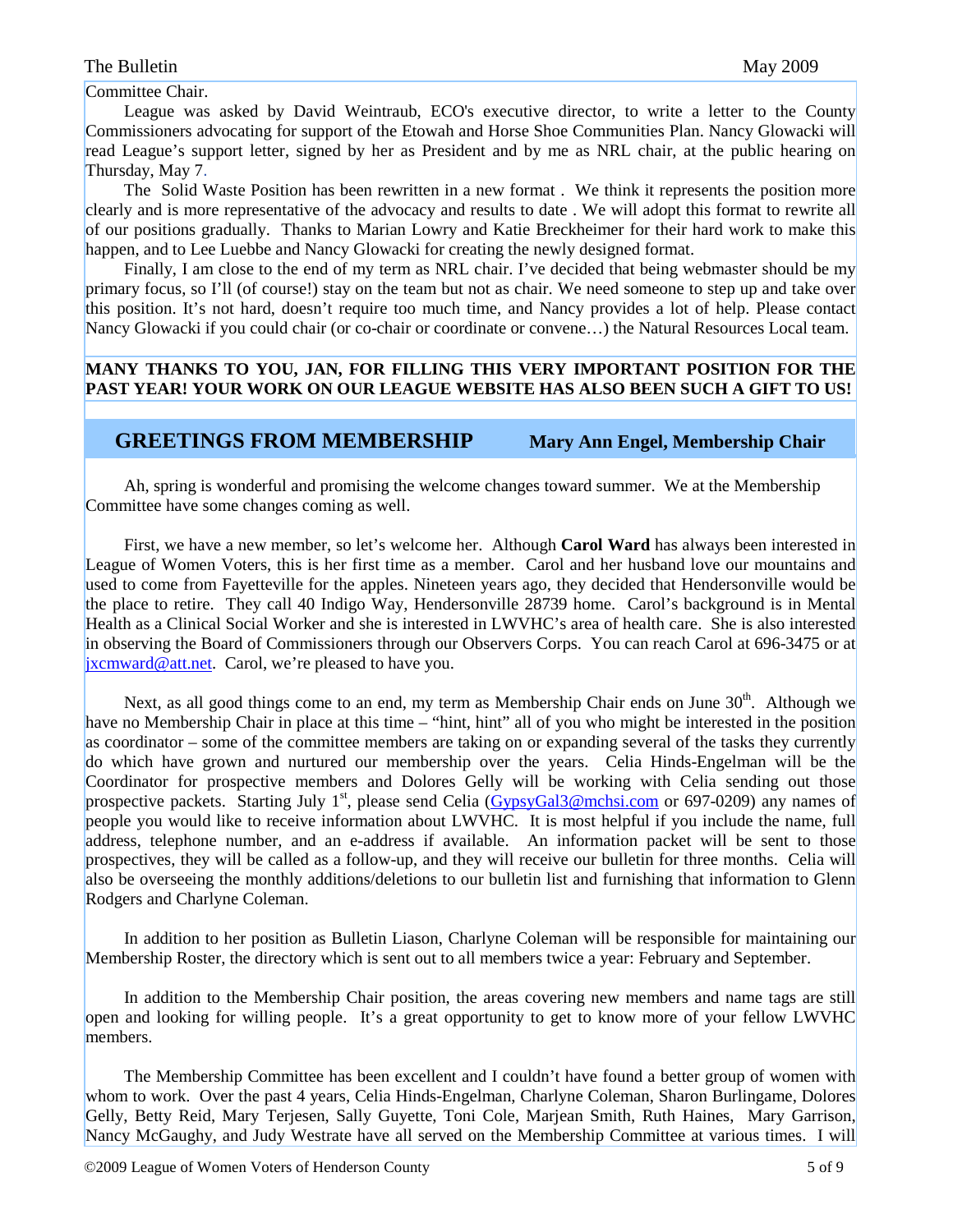miss all the team spirit and camaraderie and I thank each of them. And, I thank you for the privilege of serving as your Membership Chair these past years. See you at the meetings!

#### **AND TO YOU MARY ANN…BOUQUETS, KUDOS, AND HEARTFELT GRATITUDE FOR THE WAY IN WHICH YOU HAVE HONORED AND MASTERED THIS VERY VITAL RESPONSIBILITY! WE ALL SALUTE YOU!**

# **NATURAL RESOURCES; STATE & NATIONAL BARBARA BARNETT, CHAIR-ADVOCATE**

# **A REGIONAL REPORT…** The Henderson County WATER SUPPLY & DISTRIBUTION TASK FORCE

 The drought continues despite downpours and rainy days. The County ,City, and private interests have been meeting monthly to determine what the water demand is and whether it can be met. On Tuesday April  $7<sup>th</sup>$ , the Task Force met at the Historic Courthouse and discussed:

- 1. the ability to move water from the Asheville System to Henderson County/Hendersonville Water System via water intake systems.
- 2. the differing rate structures between the two counties.
- 3. an update regarding negotiations with Asheville Commissioner McGrady is liaison to the Asheville City Council.
- 4. negotiations with Polk County have not begun.
- 5. Mills River/Fletcher Feasibility Study
- 6. copies of amended and restated agreement
- 7. pending legislation/state regulations re withdrawal from private wells
- 8. Davidson River Engineering Rpt.

#### **Excerpt from Times News**

"HC presented Polk County with a draft water agreement in February. Polk County wants to build a water treatment plant on Lake Adger. If an agreement is reached, HC would have the right to purchase up to 500,000 gallons of water a day from the plant. The water could be used to supply future development.. If the treatment plant is constructed, the State would reclassify the Green River Basin as a drinking water watershed, if HC agrees. Much of the watershed is in Henderson County".

#### **NATIONAL NEWS…**

 The America Clean Energy & Security Act is being debated in Congress to solve problems of global warming, to wean the nation off foreign oil , and to create a clean energy economy. Legislation is needed to limit emissions of green house gases and alter the nations energy source. If CO2 were brown instead of invisible, we would have solved the problem. The EPA predicted that warming will worsen other pollution problems such as smog. Call Congressman Shuler and ask for his support for clean energy & security.

 Note: The Supreme Court has agreed to hear the South Carolina case against North Carolina regarding the battle over the Catawba River Basin to stop NC from draining the Watershed. Duke Power has joined the suit and S.C. wants them off the case.

#### **A BIG BOUQUET OF ROSES TO RENEE KUMOR WHO LEAVES THE BOARD IN JUNE AFTER AMAZING SERVICE AS OUR SECRETARY…A POST WHICH SHE HAS FILLED WITH CARING AND GREAT ATTENTION TO DETAIL! THANK YOU RENEE FOR YOUR WISE, CREATIVE AND ENERGETIC CONTRIBUTIONS IN EVERY WAY…OFFERED IN YOUR DELIGHTFUL, INIMITABLE FASHION!!!**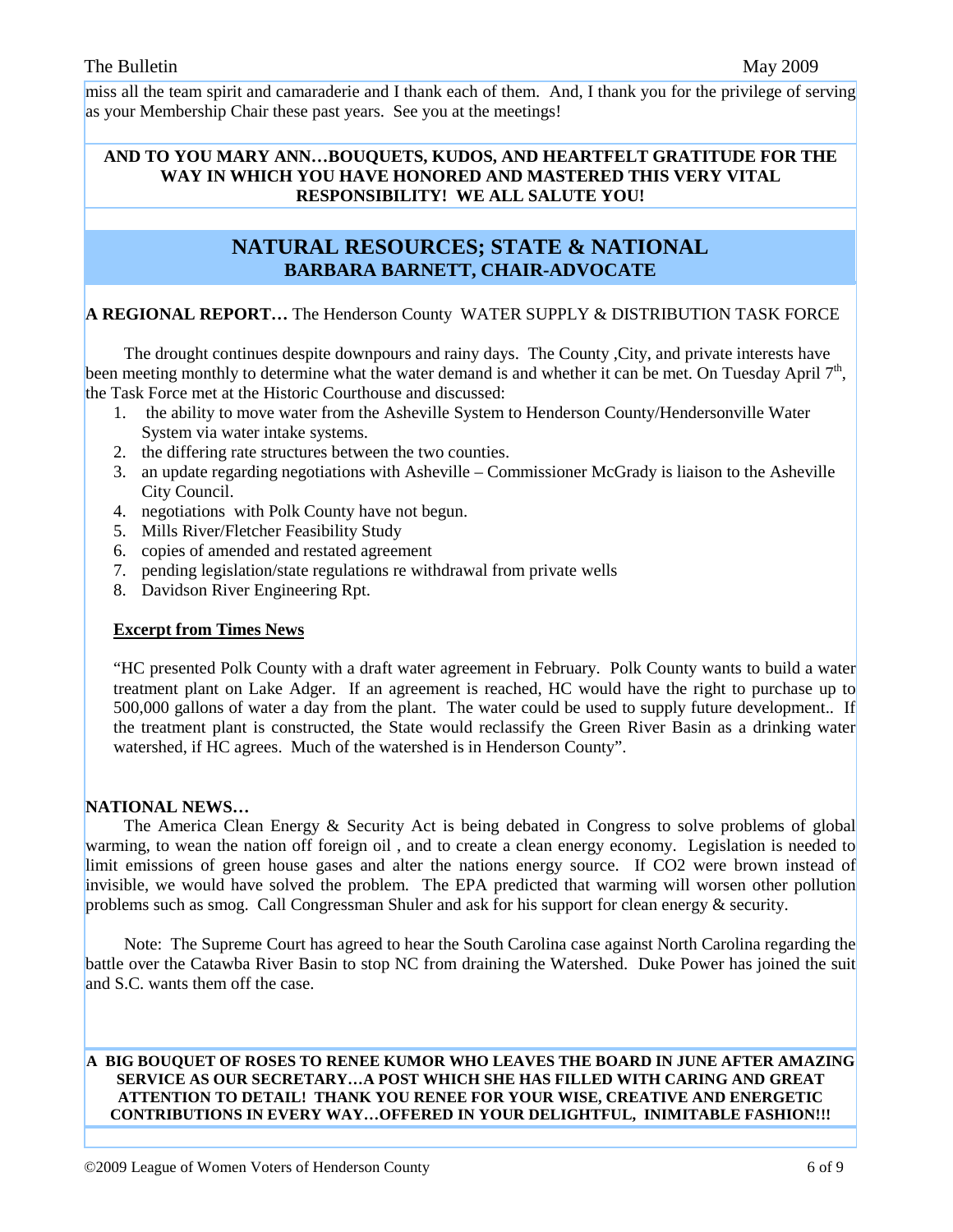# **NOMINATING COMMITTEE PRESENTS SLATE FOR ELECTION AT THE ANNUAL MEETING MAY 22**

#### **Whoops! Editor asks your forgiveness for errors in reporting this slate in the last bulletin: below is the correct version upon which we shall vote at the Annual Meeting!**

 The Nominating Committee of Priscilla Burch, Chair, Sharon Burlingame, member and Charlyne Coleman, Board Liaison, presents the following names for election to the Board of Directors at the May 2009 Annual Meeting:

- Nancy Glowacki President 2 –year term
- Helen Wright Secretary Director, 2-year term
- Rudi Simko Public Information Officer Director, 2-year term
- One Board Director position open Nominating Committee: Priscilla Burch, Chair Sharon Burlingame, member

 The Nominating Committee is **eager to know of anyone's interest in serving on the Board**. There is one Director position still open at this writing. The Board is the "steering committee" that is charged with overseeing that the mission of League is being served through our program and activities , that the programs are supported by creative fundraising and that the membership continues to grow and expand our impact on our County! As importantly, we are always in a teambuilding process…**learning, growing, and caring. AND!...WE HAVE FUN DOING IT!** Please , do not hesitate to express your interest in becoming involved in any way…and especially at this time, to serve on the Board. Call Priscilla at 698-0398!

 **Additional areas that are seeking Coordinators or Co-Coordinators (not elected positions) are Natural Resources Local, the Observer Corps, and Membership…all very different, but all seeking some same important skills, i.e. interest and enthusiasm, a liking for people, and organization.** 

# **LWVHC CALENDAR FOR MAY – JUNE 2009**

#### **FRIDAY, MAY 22, 11:30- 1:30 LWVHC ANNUAL MEMBERSHIP MEETING**

#### **BRING A FRIEND, A PROSPECTIVE MEMBER, A GUEST, YOURSELF!**

**We'll have a delicious Luncheon and a fun Silent Auction of native plants/trees donated by Sharon and Wes Burlingame…Don't miss this wonderful "end of year" event at the Hendersonville Country Club ! We'll vote in new officers in a brief business meeting and then have "ROUND TABLE" TALKS on the theme "ONE VOICE: NON-PARTISANSHIP AT IT'S BEST".** 

 **Luncheon choices are 1) Encrusted Chicken Breast with Honey Mustard Sauce 2) Almond Crusted Filet of Native Trout with Sweet Red Pepper Sauce (both dinners complete with starch, veg., beverage and a Key Lime Pie dessert) for \$16.00 all inclusive with tax and tip. To make your reservations , please call or email Jean McGrady between May 8 and May 19 at 696-0672 fccmom1@hotmail.com. Payment will be made at the Club on May 22.** 

**A MUST !!! WED. MAY 27 ANNUAL LEADERSHIP RETREAT FOR ALL BOARD MEMBERS AND**  LEADERSHIP ...to be held at The UNITARIAN-UNIVERSALIST CHURCH ON KANUGA from 10 am – 3 pm. **We'll get acquainted, develop program/calendar,learn about developing committees,job descriptions, "team-work"!** 

**Thurs. June 4 11-1 LWVHC BOARD MTG. WCCA Conference Room** 

 **June 5-6-7 League State Convention at Greensboro.** 

**These events are fun and informative ! We are sending 6 voting delegates, but we'd love to have more members go also. Consult our own Website for details and Registration form. We're carpooling and sharing the gas cost as well as cost of double rooms. Please join us! Call Nancy 693-5257 !** 

**NOTE: We will publish a "quickee" page of "SUMMER NOTES" after the June events .**